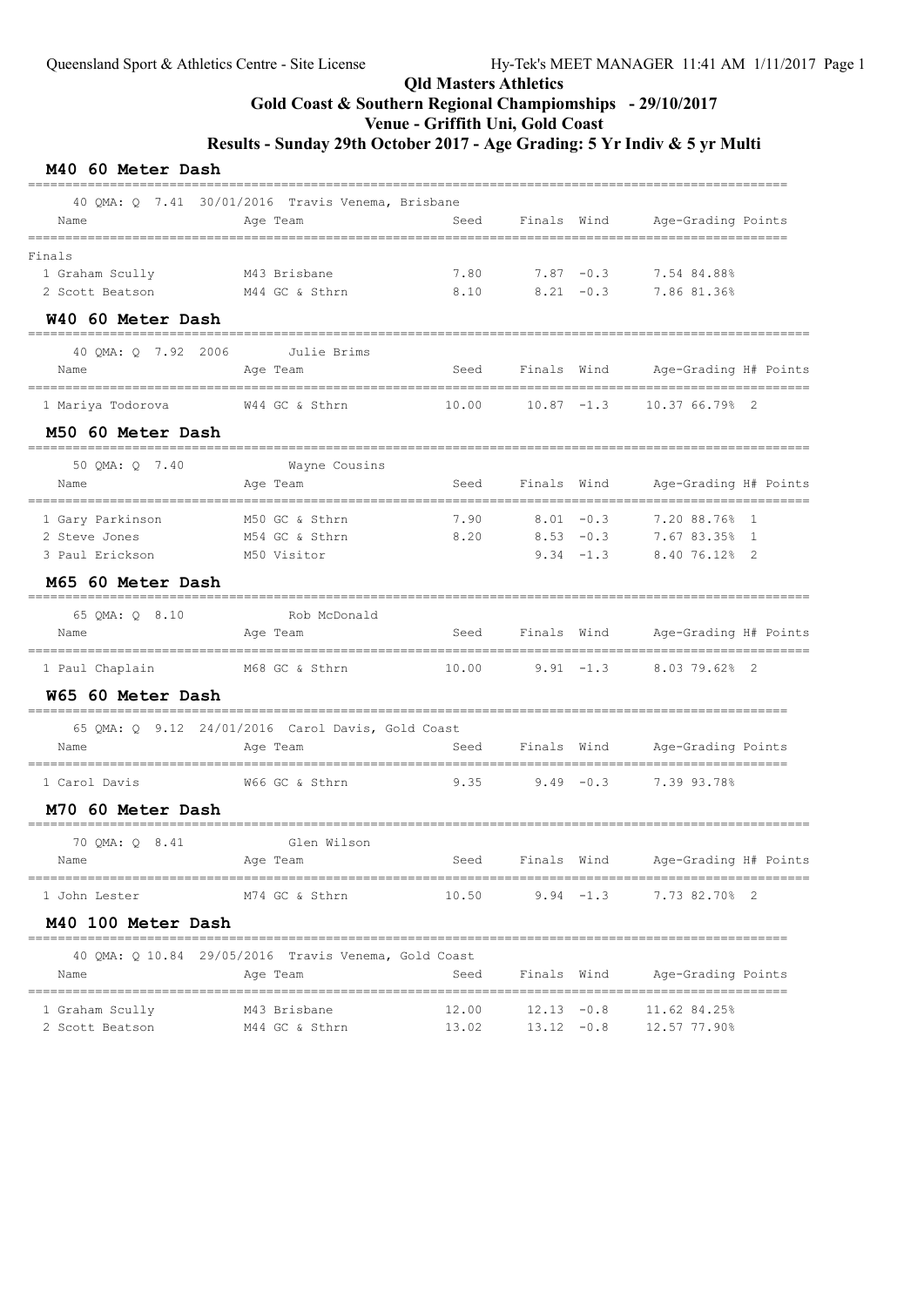# Qld Masters Athletics Gold Coast & Southern Regional Champiomships - 29/10/2017 Venue - Griffith Uni, Gold Coast Results - Sunday 29th October 2017 - Age Grading: 5 Yr Indiv & 5 yr Multi

#### W40 100 Meter Dash

| 40 OMA: 0 11.68 2006 Julie Btims<br>Name                                      | Age Team                                                           |                                |                               |               | Seed Finals Wind Age-Grading H# Points             |  |
|-------------------------------------------------------------------------------|--------------------------------------------------------------------|--------------------------------|-------------------------------|---------------|----------------------------------------------------|--|
| M50 100 Meter Dash                                                            | 1 Mariya Todorova 6 644 GC & Sthrn 15.00 18.03 -0.9 17.22 60.95% 2 | ============================== |                               |               | ===================                                |  |
| 50 OMA: 0 11.51 2014<br>Name                                                  | ----------<br>Steve Jones<br>Age Team                              | Seed                           |                               |               | Finals Wind Mage-Grading H# Points                 |  |
| 1 Gary Parkinson<br>2 Steve Jones<br>3 Paul Erickson<br>W65 100 Meter Dash    | M50 GC & Sthrn<br>M54 GC & Sthrn<br>M50 Visitor                    | 12.40<br>12.80                 | $12.38 - 0.8$<br>$13.57 -0.8$ | $15.21 - 0.9$ | 11.14 87.88% 1<br>12.21 80.18% 1<br>13.69 71.53% 2 |  |
| Name                                                                          | 65 QMA: Q 13.54 29/05/2016 Carol Davis, Gold Coast<br>Age Team     |                                |                               |               | Seed Finals Wind Age-Grading H# Points             |  |
| 1 Carol Davis<br>M65 100 Meter Dash                                           | W66 GC & Sthrn                                                     |                                |                               |               | 15.30  15.43  -0.9  12.02  87.30%  2               |  |
| 65 QMA: Q 12.05 2008 Col Buyers<br>Name<br>================================== | ===========<br>Age Team<br>____________________________________    | Seed                           |                               |               | Finals Wind Age-Grading H# Points                  |  |
| 1 Paul Chaplain M68 GC & Sthrn<br>M70 100 Meter Dash                          |                                                                    | 16.00                          | $15.97 - 0.9$                 |               | 12.96 75.58% 2                                     |  |
| 70 QMA: Q 12.73 2006 Hugh Coogan<br>Name                                      | Age Team                                                           | Seed                           |                               |               | Finals Wind Age-Grading H# Points                  |  |
| 1 John Lester<br>M40 200 Meter Dash                                           | M74 GC & Sthrn                                                     |                                |                               |               | 15.50   16.18   -0.9   12.60   77.75%   2          |  |
| ________________________________<br>40 QMA: Q 22.50<br>Name                   | Heinz Steinmann/Dave irvine<br>Age Team                            | Seed                           |                               |               | Finals Wind Age-Grading Points                     |  |
| 1 Graham Scully<br>2 Scott Beatson<br>M50 200 Meter Dash                      | M43 Brisbane<br>M44 GC & Sthrn                                     | 24.00<br>27.10                 | $24.40 -1.5$<br>$28.20 -1.5$  |               | 23.27 83.03%<br>26.90 71.84%                       |  |
| 50 OMA: 0 23.90<br>Name                                                       | Heinz Steinmann<br>Age Team                                        | Seed                           | Finals Wind                   |               | Age-Grading Points                                 |  |
| 1 Gary Parkinson<br>2 Geoffrey McCann                                         | M50 GC & Sthrn<br>M51 GC & Sthrn                                   | 25.00<br>30.00                 | $27.72 - 1.5$                 | $24.64 - 1.5$ | 22.02 87.78%<br>24.77 78.03%                       |  |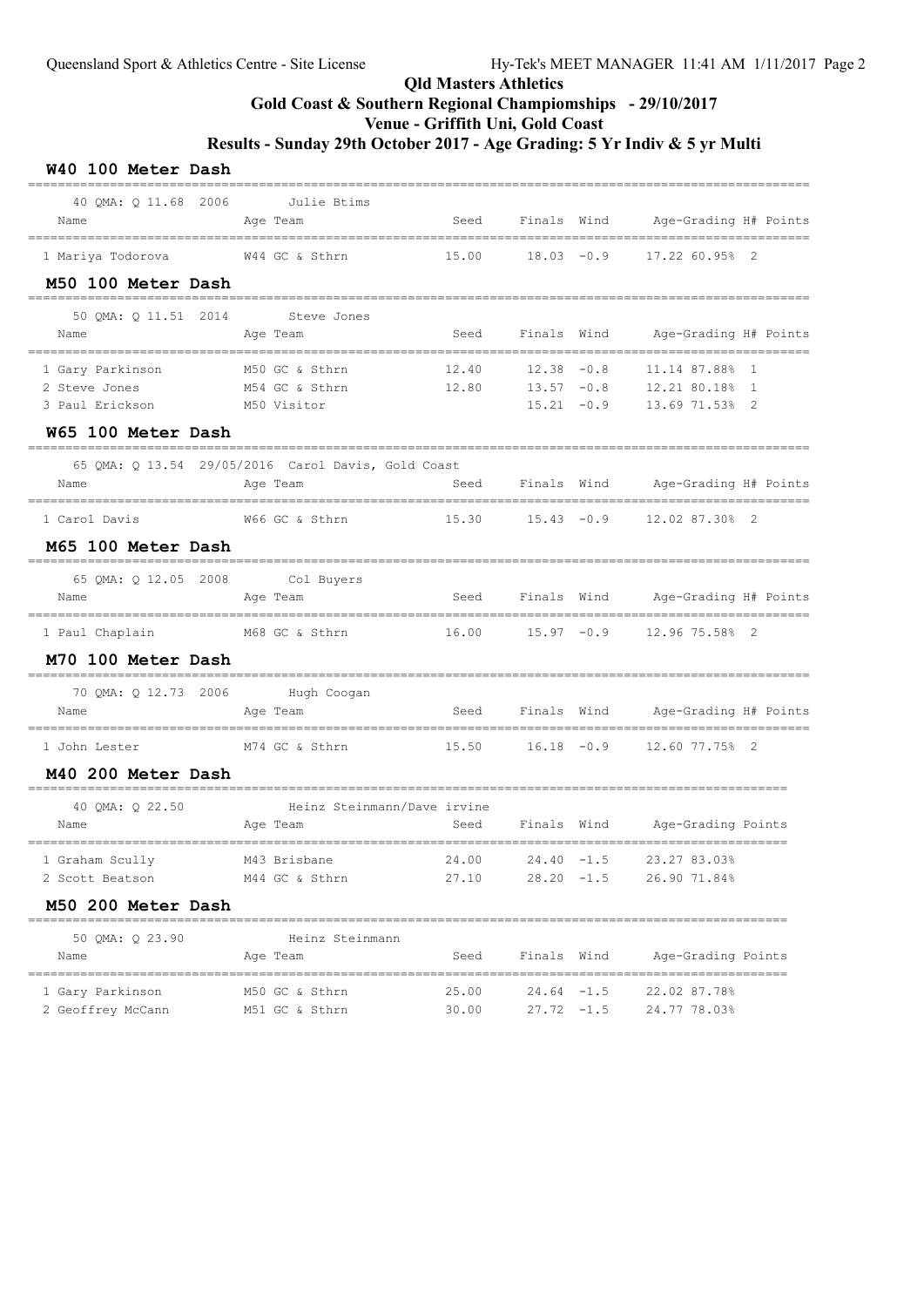# Qld Masters Athletics Gold Coast & Southern Regional Champiomships - 29/10/2017 Venue - Griffith Uni, Gold Coast

Results - Sunday 29th October 2017 - Age Grading: 5 Yr Indiv & 5 yr Multi

| 65 QMA: Q 25.60    | Bernie Hogan                                        |                                      |             |                                     |
|--------------------|-----------------------------------------------------|--------------------------------------|-------------|-------------------------------------|
| Name               | Age Team                                            | Seed                                 | Finals Wind | Age-Grading Points                  |
| 1 Paul Chaplain    | M68 GC & Sthrn                                      | 34.00                                |             | $33.18$ $-1.5$ 26.57 72.72%         |
| W65 200 Meter Dash |                                                     |                                      |             |                                     |
|                    | 65 QMA: Q 30.81 14/08/2016 Carol Davis, Gold Coast  |                                      |             |                                     |
| Name               | Age Team                                            |                                      |             | Seed Finals Wind Age-Grading Points |
| 1 Carol Davis      |                                                     |                                      |             |                                     |
| M70 200 Meter Dash |                                                     |                                      |             |                                     |
| 70 QMA: Q 26.84    | Hugh Coogan                                         |                                      |             |                                     |
| Name               | Age Team                                            | Seed                                 | Finals Wind | Age-Grading Points                  |
| 1 John Lester      | M74 GC & Sthrn                                      |                                      |             | $35.00$ $39.18$ $-1.5$ 29.95 64.52% |
| M40 600 Meter Run  |                                                     |                                      |             |                                     |
| Name               | Aqe Team                                            |                                      |             | Seed Finals Age-Grading Points      |
| 1 Graham Scully    | M43 Brisbane                                        | $1:40.00$ $1:33.74$ $1:28.38$ 81.64% |             |                                     |
| M50 600 Meter Run  |                                                     |                                      |             |                                     |
| Name               | Age Team                                            | Seed                                 |             | Finals Mge-Grading Points           |
| 1 Geoffrey McCann  | M51 GC & Sthrn 1:42.00 1:35.35 1:23.02 86.91%       |                                      |             |                                     |
| M65 600 Meter Run  |                                                     |                                      |             |                                     |
| Name               | Age Team                                            |                                      |             | Seed Finals Age-Grading Points      |
| 1 Bruce Bodsworth  | M66 GC & Sthrn                                      |                                      |             | 1:59.45 1:33.31 77.33%              |
| M75 600 Meter Run  |                                                     |                                      |             |                                     |
| Name               | Age Team                                            |                                      |             | Seed Finals Age-Grading Points      |
| 1 Colin Mancey     | M76 GC & Sthrn                                      |                                      | 2:26.40     | 1:38.08 73.57%                      |
| M50 Discus Throw   |                                                     |                                      |             |                                     |
|                    | 50 QMA: Q 49.64m 2/04/2016 Peter Lonsdale, Brisbane |                                      |             |                                     |

| Name            | Age Team        | Seed | Finals Age-Grading Poin |  |
|-----------------|-----------------|------|-------------------------|--|
| 1 Paul Erickson | M50 Visitor     |      | 28.36m 28.97m 39.12%    |  |
| 2 Laini Inivale | M50 New Zealand |      | 25.62m 26.17m 35.34%    |  |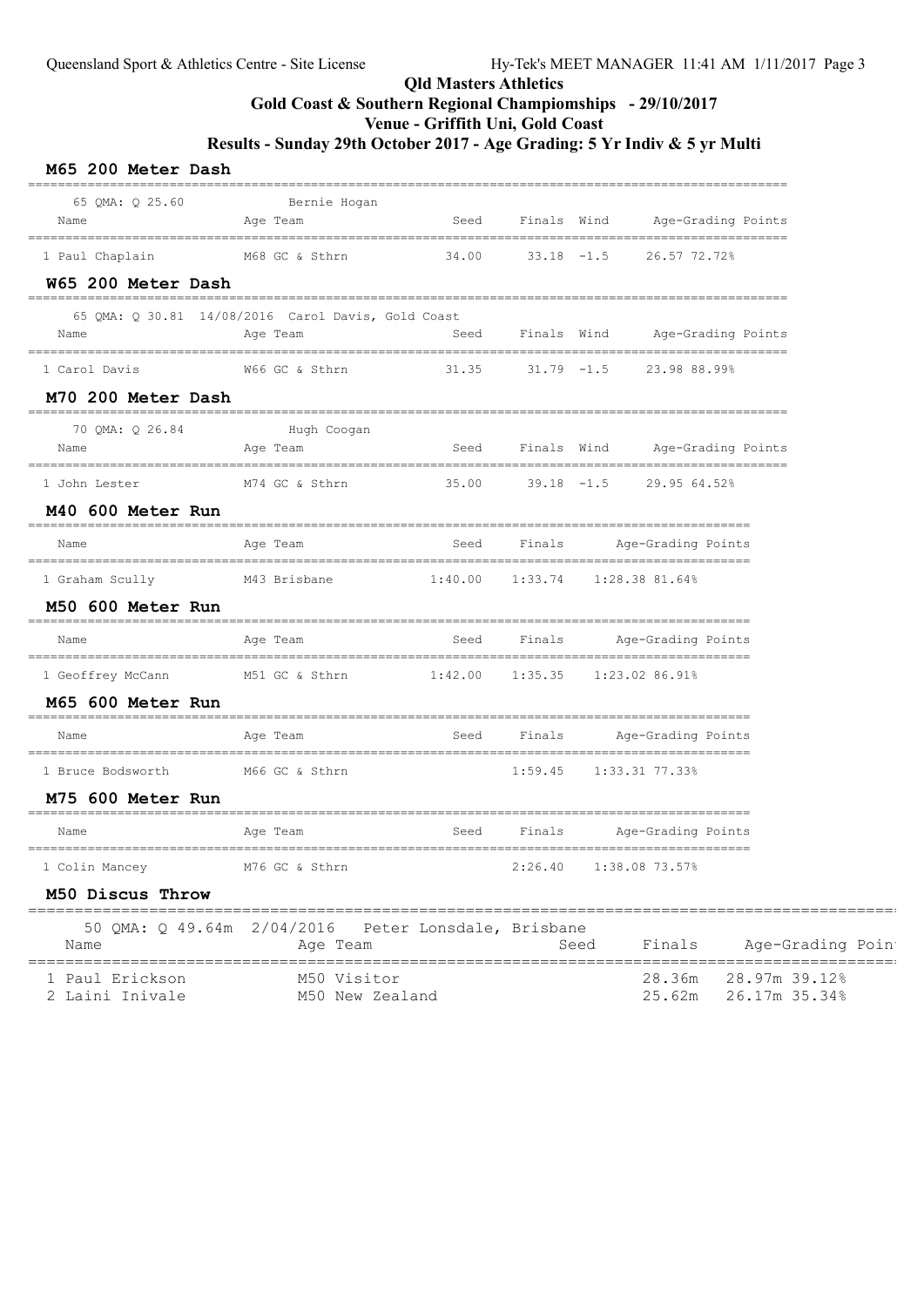### Qld Masters Athletics

Gold Coast & Southern Regional Champiomships - 29/10/2017

Venue - Griffith Uni, Gold Coast

Results - Sunday 29th October 2017 - Age Grading: 5 Yr Indiv & 5 yr Multi

#### M55 Discus Throw

| 55 QMA: Q 44.42m<br>Name                                  |                     | Warwick Selvey<br>Aqe Team                          | Seed        |        | Finals Age-Grading Poin                            |
|-----------------------------------------------------------|---------------------|-----------------------------------------------------|-------------|--------|----------------------------------------------------|
| 1 Michael Kirkby<br>M60 Discus Throw                      |                     | M56 GC & Sthrn                                      |             | 32.31m | 35.87m 48.43%                                      |
| 60 QMA: Q 53.43m<br>Name                                  |                     | Warwick Selvey<br>Age Team                          | Seed        |        | Finals Age-Grading Poin<br>======================= |
| 1 Lajos Joni<br>M65 Discus Throw                          |                     | M62 Brisbane                                        |             |        | 30.04m 31.92m 43.10%                               |
| Name                                                      |                     | 65 QMA: Q 45.76m 2005 Warwick Selvey<br>Age Team    | Seed        | Finals | Age-Grading Poin                                   |
| 1 Bruce Bodsworth<br>2 Mills Lafferty M68 GC & Sthrn      |                     | M66 GC & Sthrn                                      |             |        | 28.13m 32.73m 44.19%                               |
| W65 Discus Throw                                          |                     |                                                     |             |        |                                                    |
| 65 QMA: Q 30.74m<br>Name                                  |                     | Age Team                                            | <b>Seed</b> | Finals | Age-Grading Poin                                   |
| 1 Carol Davis<br>M80 Discus Throw                         |                     | W66 GC & Sthrn                                      |             | 12.49m | 22.39m 29.16%                                      |
| Name                                                      |                     | 80 QMA: Q 28.08m 2006 Feliks Jekabsons<br>Age Team  |             |        | Seed Finals Age-Grading Poin                       |
| 1 Bill McMullen<br>M50 Hammer Throw                       |                     | M84 GC & Sthrn                                      |             | 17.95m | 29.51m 39.84%                                      |
| 50 QMA: Q 53.98m<br>Name                                  | ------------------- | Bob Wagner<br>Age Team                              | Seed        | Finals | Age-Grading Poin                                   |
| 1 Laini Inivale<br>M55 Hammer Throw                       |                     | M50 New Zealand                                     |             | 34.61m | 41.06m 47.34%                                      |
| 55 QMA: Q 46.42m<br>Name                                  |                     | Bob Wagner<br>Age Team                              | Seed        | Finals | Age-Grading Poin                                   |
| =====================================<br>1 Michael Kirkby |                     | =================================<br>M56 GC & Sthrn |             | 26.34m | =========<br>==============<br>34.62m 39.92%       |
| M60 Hammer Throw                                          |                     |                                                     |             |        |                                                    |
| __________________________<br>60 QMA: Q 43.08m<br>Name    |                     | Jim Davis<br>Age Team                               | Seed        | Finals | Age-Grading Poin                                   |
| 1 Lajos Joni                                              |                     | M62 Brisbane                                        |             | 38.99m | 51.00m 58.81%                                      |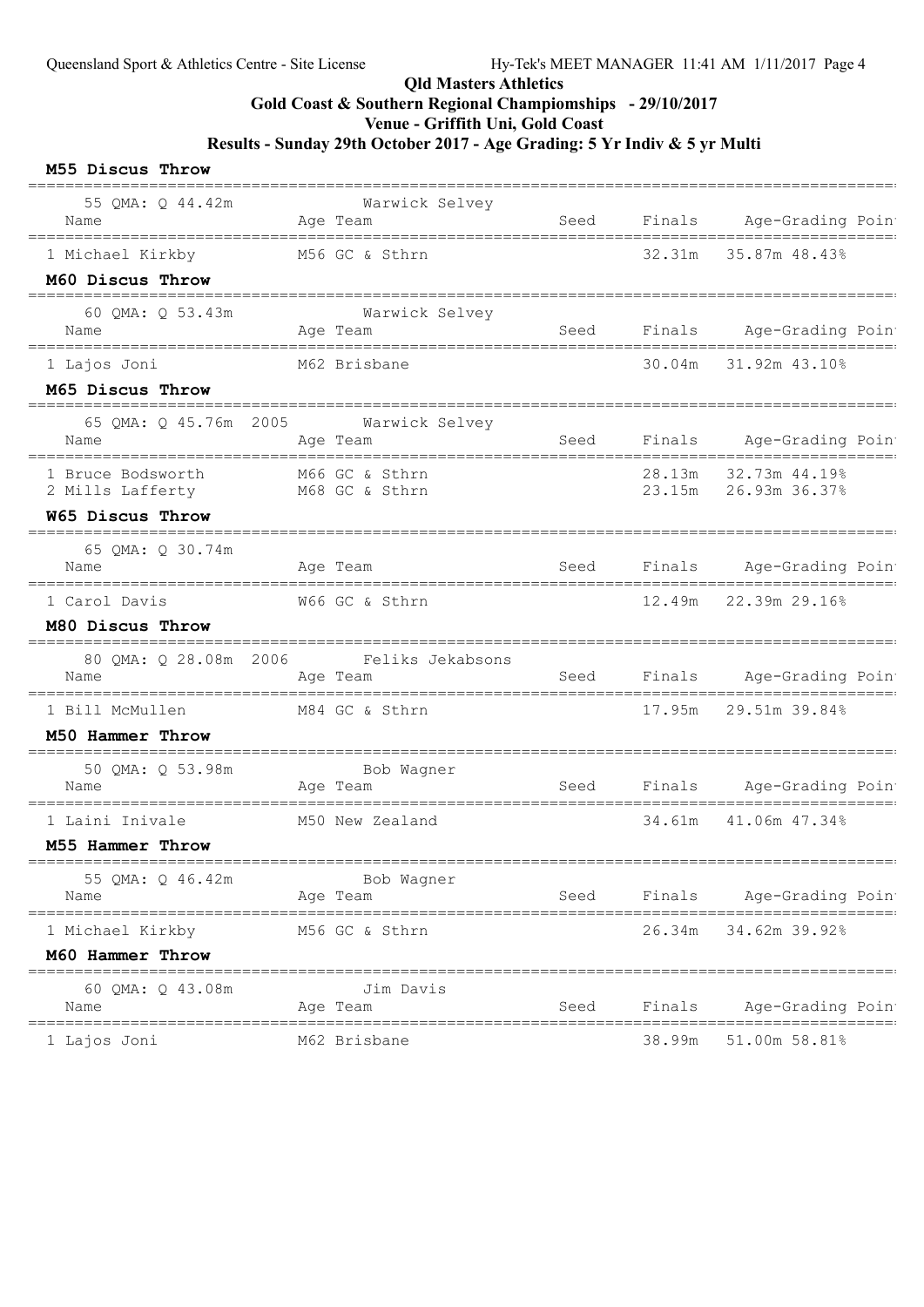### Qld Masters Athletics

Gold Coast & Southern Regional Champiomships - 29/10/2017

Venue - Griffith Uni, Gold Coast

Results - Sunday 29th October 2017 - Age Grading: 5 Yr Indiv & 5 yr Multi

#### M65 Hammer Throw

| Name                                                  |            | 65 QMA: Q 40.60m 1993 Colin Murraylee<br>Age Team | Seed |        | Finals Age-Grading Poin         |
|-------------------------------------------------------|------------|---------------------------------------------------|------|--------|---------------------------------|
| 1 Mills Lafferty                                      |            | M68 GC & Sthrn                                    |      | 28.11m | ==============<br>41.19m 47.50% |
| M70 Hammer Throw                                      |            |                                                   |      |        |                                 |
| 70 QMA: Q 44.09m 1999 Charlie Rann                    |            |                                                   |      |        |                                 |
| Name                                                  |            | Age Team                                          |      |        | Seed Finals Age-Grading Poin    |
| 1 Brian Davies                                        |            | M71 Brisbane                                      |      | 25.59m | 37.16m 42.85%                   |
| M80 Hammer Throw                                      |            |                                                   |      |        |                                 |
| 80 QMA: Q 34.13m 2008 Charlie Rann<br>Name            |            | Age Team                                          | Seed |        | Finals Age-Grading Poin         |
| 1 Bill McMullen M84 GC & Sthrn                        |            |                                                   |      |        | 20.32m 37.90m 43.70%            |
| M50 Weight Throw                                      | ---------- |                                                   |      |        |                                 |
| 50 QMA: Q 19.78m<br>Name                              |            | Bob Wagner<br>Age Team                            | Seed | Finals | Age-Grading Poin                |
| 1 Laini Inivale                                       |            | M50 New Zealand                                   |      |        | 13.50m  14.15m  54.74%          |
| M55 Weight Throw                                      |            |                                                   |      |        |                                 |
| 55 QMA: Q 17.58m<br>Name                              |            | Bob Wagner<br>Age Team                            | Seed | Finals | Age-Grading Poin                |
| 1 Michael Kirkby                                      |            | M56 GC & Sthrn                                    |      | 10.85m | 12.17m 47.09%                   |
| M60 Weight Throw<br>--------------------------------- |            |                                                   |      |        |                                 |
| 60 QMA: Q 15.53m<br>Name                              |            | Mike Katmadas<br>Age Team                         | Seed | Finals | Age-Grading Poin                |
| 1 Lajos Joni                                          |            | M62 Brisbane                                      |      | 14.40m | 15.01m 58.04%                   |
| M65 Weight Throw                                      |            |                                                   |      |        |                                 |
| 65 QMA: Q 14.23m 2005<br>Name                         |            | Warwick Selvey<br>Age Team                        | Seed | Finals | Age-Grading Poin                |
| 1 Mills Lafferty                                      |            | M68 GC & Sthrn                                    |      | 10.27m | 11.45m 44.29%                   |
| M70 Weight Throw                                      |            |                                                   |      |        |                                 |
| 70 QMA: Q 15.85m 1999<br>Name                         |            | Colin Murraylee<br>Age Team                       | Seed | Finals | Age-Grading Poin                |
| 1 Brian Davies                                        |            | M71 Brisbane                                      |      | 12.76m | 14.55m 56.29%                   |